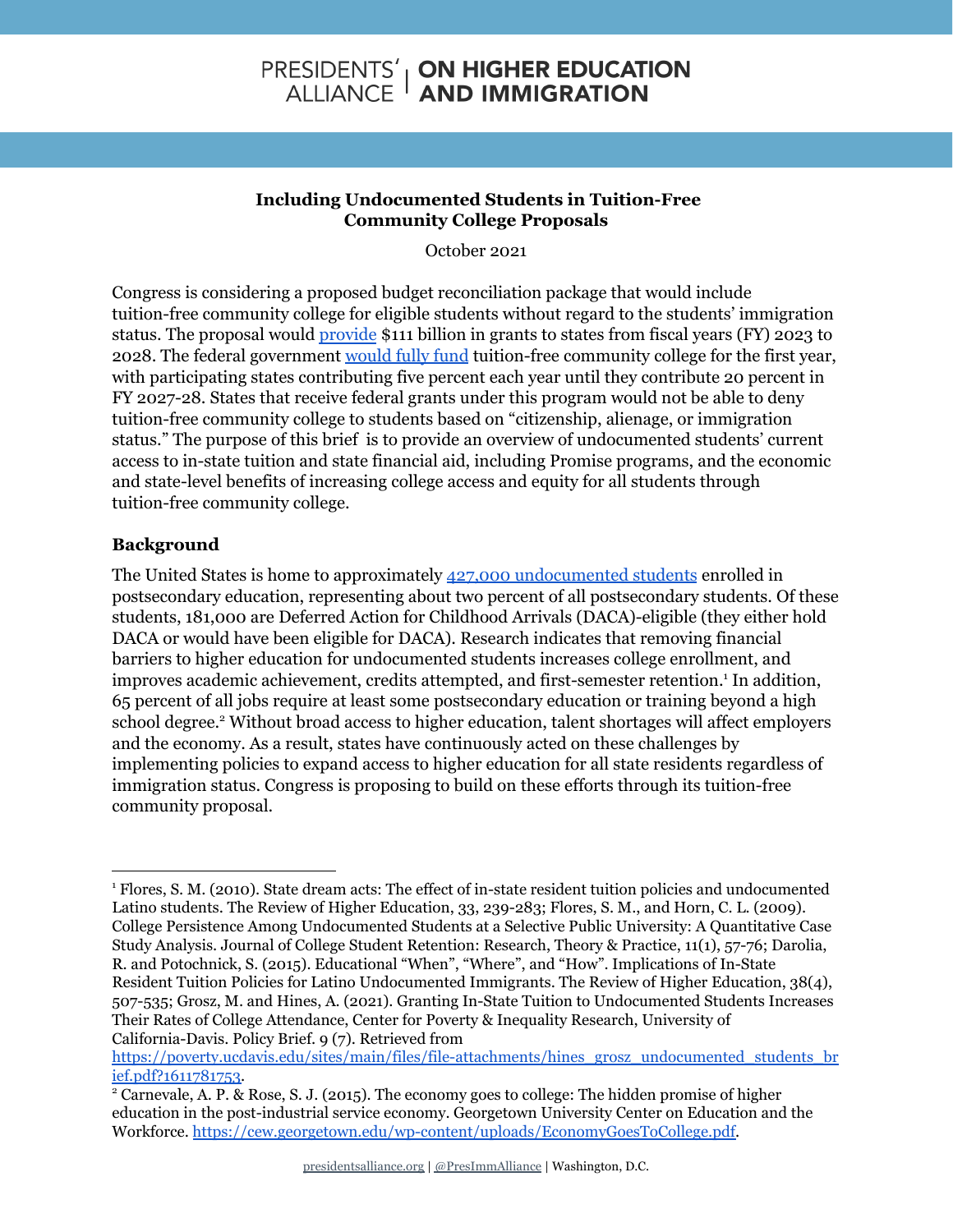#### **Current State-Level Policies on Higher Education Affordability**

An increasing number of states offer in-state tuition and state [financial](https://www.higheredimmigrationportal.org/states/) aid to eligible state residents regardless of their immigration status. These policies have proven successful, with a growing number of states acting to expand access to in-state tuition and state financial aid, including Promise programs to undocumented students.

- In-State Tuition and State Financial Aid: Undocumented students are eligible for in-state tuition and state financial aid in 17 [states](https://www.higheredimmigrationportal.org/states/) and D.C if they meet certain requirements. An additional four states provide undocumented students with access to in-state tuition, but not state financial aid. Ten additional states [provide](https://www.higheredimmigrationportal.org/wp-content/uploads/2021/01/Policy-Brief-Ending-DACA-Would-Limit-Access-to-Higher-Education-in-Ten-States.pdf) access to in-state tuition exclusively to DACA recipients.
- Promise Programs: Tuition-free state financial aid programs, also known as Promise programs, can improve college access and affordability.<sup>3</sup> Promise Programs are typically a scholarship that covers tuition and mandatory fees after all other federal and state aid is applied. By the academic year 2018-2019, undocumented students who met certain requirements were eligible for Promise programs in seven states: Delaware, Nevada, New Jersey, New York, Oregon, Rhode Island, and Washington.<sup>4</sup> More recently, in 2020, New Mexico and Maryland launched Promise programs that are open to undocumented students.<sup>5</sup> In addition, states that do not have statewide programs offer several local Promise programs. For example, while California does not have a statewide Promise program design, the state provides funding for locally designed Promise programs. In 2019, there were 110 Promise programs at [community](https://californiacollegepromise.wested.org/wp-content/uploads/2020/10/CCPP-Brief-3.pdf) colleges across the state. California community colleges that accept state funding for their Promise programs are required to waive tuition for all eligible students regardless of their immigration status. In Texas, local Promise programs in [Dallas](https://dallascountypromise.org/about), [Houston](https://www.hccs.edu/applying-and-paying/financial-aid/eagle-promise-program/), and San [Antonio,](https://www.alamo.edu/promise/) offer free-tuition community college to eligible students, regardless of immigration status.

#### **A Complement to State-Level Success**

Congress' proposal for tuition-free community college, which is open to eligible students regardless of immigration status, follows a state-level trend that started in 2001. The federal government is proposing to follow and complement current state policies by further removing financial barriers to degree completion.

<sup>3</sup> Dowd, A., Rosinger, K.O., & Castro, M.F. (2020). Trends and perspectives on finance equity and the promise of community colleges. Higher Education: *Handbook of Theory and Research*, Vol. 35. Springer, 517-588. Perna, L.W., & Leigh, E. (2018). Understanding the promise: A typology of state and local college promise programs. *Educational Researcher*, *47*, 155-180.

<sup>4</sup> For a checklist on which state-level Promise programs provide access to undocumented students, please see here: Jones, T., Ramirez-Mendoza, J., & Jackson, V. (October 2020). A promise worth keeping: An updated equity driven framework for free college programs. The Education Trust, 12.

[https://edtrust.org/wp-content/uploads/2014/09/A-Promise-Worth-Keeping\\_An-Updated-Equity-Drive](https://edtrust.org/wp-content/uploads/2014/09/A-Promise-Worth-Keeping_An-Updated-Equity-Driven-Framework-for-Free-College-Programs_October_2020.pdf) [n-Framework-for-Free-College-Programs\\_October\\_2020.pdf](https://edtrust.org/wp-content/uploads/2014/09/A-Promise-Worth-Keeping_An-Updated-Equity-Driven-Framework-for-Free-College-Programs_October_2020.pdf).

<sup>5</sup> New Mexico Opportunity Scholarship to Include Four-Year College Students. New Mexico Higher Education Department. (February 2021).

[https://hed.state.nm.us/news/new-mexico-opportunity-scholarship-to-include-four-year-college-student](https://hed.state.nm.us/news/new-mexico-opportunity-scholarship-to-include-four-year-college-students) [s](https://hed.state.nm.us/news/new-mexico-opportunity-scholarship-to-include-four-year-college-students); Community College Promise Scholarship. Maryland Higher Education Commission. (2021). [https://mhec.maryland.gov/preparing/Pages/FinancialAid/ProgramDescriptions/prog\\_MDCommunityC](https://mhec.maryland.gov/preparing/Pages/FinancialAid/ProgramDescriptions/prog_MDCommunityCollegePromiseScholarship.aspx) [ollegePromiseScholarship.aspx](https://mhec.maryland.gov/preparing/Pages/FinancialAid/ProgramDescriptions/prog_MDCommunityCollegePromiseScholarship.aspx).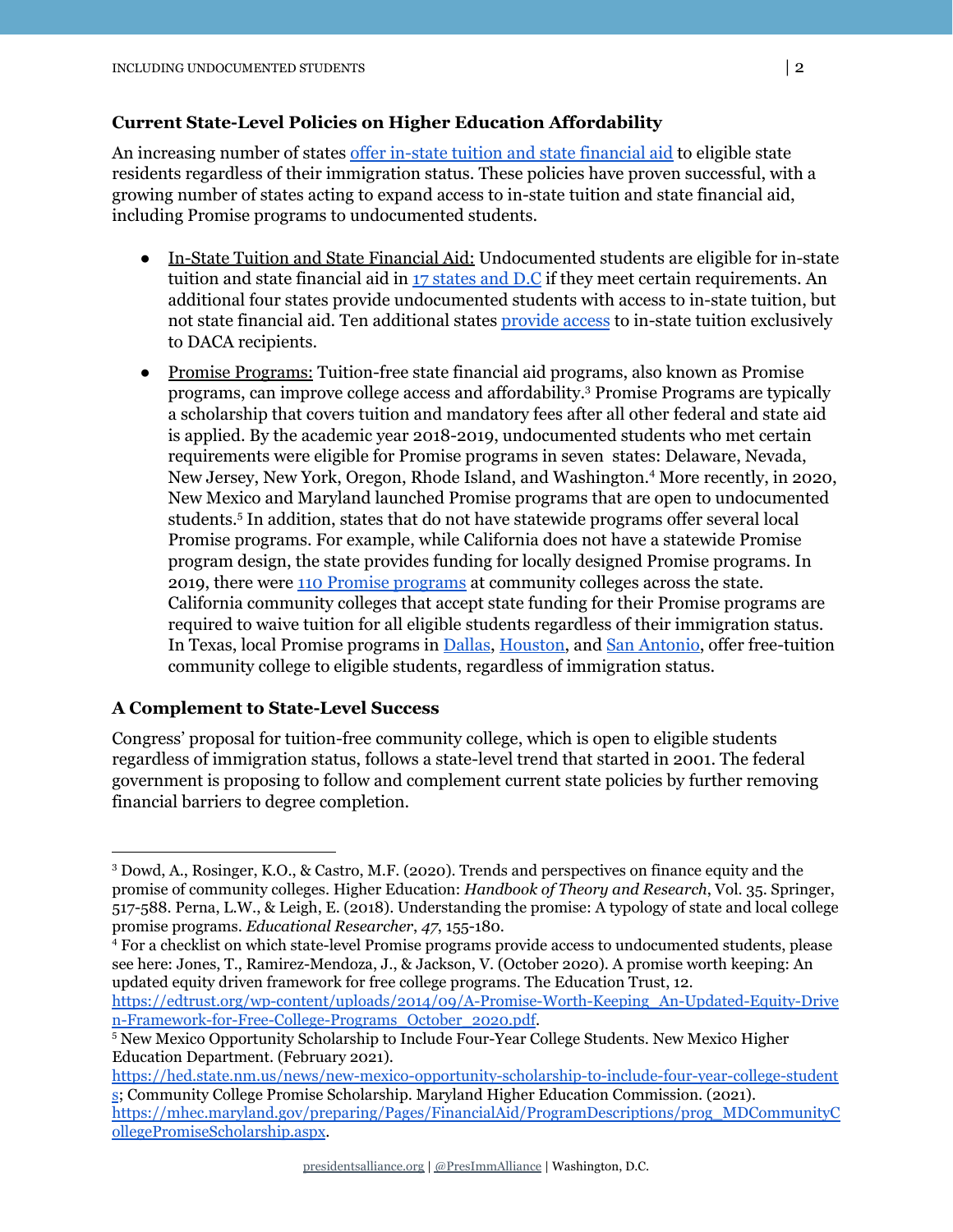- **Pro-Workforce.** Ensuring all state residents are eligible regardless of immigration status will help expand access to higher education and allow the American workforce to fill critical workforce shortages in key industries. 6
- **Builds on State Trends.** Allowing all state residents to more easily access higher education is a policy already followed, with some variation, by almost half of all U.S. states, encompassing most undocumented students in higher education in the U.S.

The congressional proposal for tuition-free community college seeks to build on state-led momentum that expands access to higher education to eligible state residents, including undocumented students. Tuition-free community college will act as a complement to state-level policies, helping ensure wider access to higher education and fortifying the U.S. economy by allowing more people to receive an education and training. The proposal will help the U.S. meet critical skills shortages.

### **Table 1: Undocumented Student Access to In-State Tuition and State Financial Aid, and Promise Programs By State ([Source](https://www.higheredimmigrationportal.org/states/)) 7**

| <b>State</b>      | Number of<br><b>Undocumented</b><br><b>Students in</b><br><b>Higher</b><br><b>Education</b> | <b>Share of All</b><br><b>Students in</b><br>Higher<br><b>Education Who</b><br>Are<br><b>Undocumented</b> | <b>Access to In-State</b><br><b>Tuition and State</b><br><b>Financial Aid?</b> | <b>Access to</b><br><b>Promise</b><br>Programs? |
|-------------------|---------------------------------------------------------------------------------------------|-----------------------------------------------------------------------------------------------------------|--------------------------------------------------------------------------------|-------------------------------------------------|
| California        | 94,030                                                                                      | 3.0%                                                                                                      | Yes                                                                            | Yes (Local)                                     |
| <b>Texas</b>      | 58,255                                                                                      | 3.1%                                                                                                      | <b>Yes</b>                                                                     | Yes (Local)                                     |
| Florida           | 40,152                                                                                      | 3.0%                                                                                                      | <b>Yes (In-State Tuition)</b><br>Only)                                         | No Data**                                       |
| <b>New York</b>   | 25,296                                                                                      | 1.8%                                                                                                      | <b>Yes</b>                                                                     | Yes                                             |
| <b>Illinois</b>   | 17,757                                                                                      | 2.1%                                                                                                      | <b>Yes</b>                                                                     | No Data                                         |
| <b>New Jersey</b> | 17,590                                                                                      | 3.0%                                                                                                      | <b>Yes</b>                                                                     | <b>Yes</b>                                      |
| <b>Washington</b> | 15,039                                                                                      | 3.3%                                                                                                      | Yes                                                                            | Yes                                             |

<sup>6</sup> This has been demonstrated during the pandemic, where DACA recipients are on the frontlines of the COVID-19 response serving in professions and occupations facing critical shortages such as health care and education. Please see:

[https://www.americanprogress.org/issues/immigration/news/2020/04/06/482708/demographic-profil](https://www.americanprogress.org/issues/immigration/news/2020/04/06/482708/demographic-profile-daca-recipients-frontlines-coronavirus-response/) [e-daca-recipients-frontlines-coronavirus-response/.](https://www.americanprogress.org/issues/immigration/news/2020/04/06/482708/demographic-profile-daca-recipients-frontlines-coronavirus-response/)

<sup>&</sup>lt;sup>7</sup> "Portal to the States." Higher Ed Immigration Portal (2021).

<https://www.higheredimmigrationportal.org/states/>; "Undocumented students in higher education: How many students are in U.S. Colleges and Universities, and who are they?" (March 2021).

[https://www.higheredimmigrationportal.org/wp-content/uploads/2021/02/Undocumented-Students-in-](https://www.higheredimmigrationportal.org/wp-content/uploads/2021/02/Undocumented-Students-in-Higher-Education-Updated-March-2021.pdf)[Higher-Education-Updated-March-2021.pdf.](https://www.higheredimmigrationportal.org/wp-content/uploads/2021/02/Undocumented-Students-in-Higher-Education-Updated-March-2021.pdf)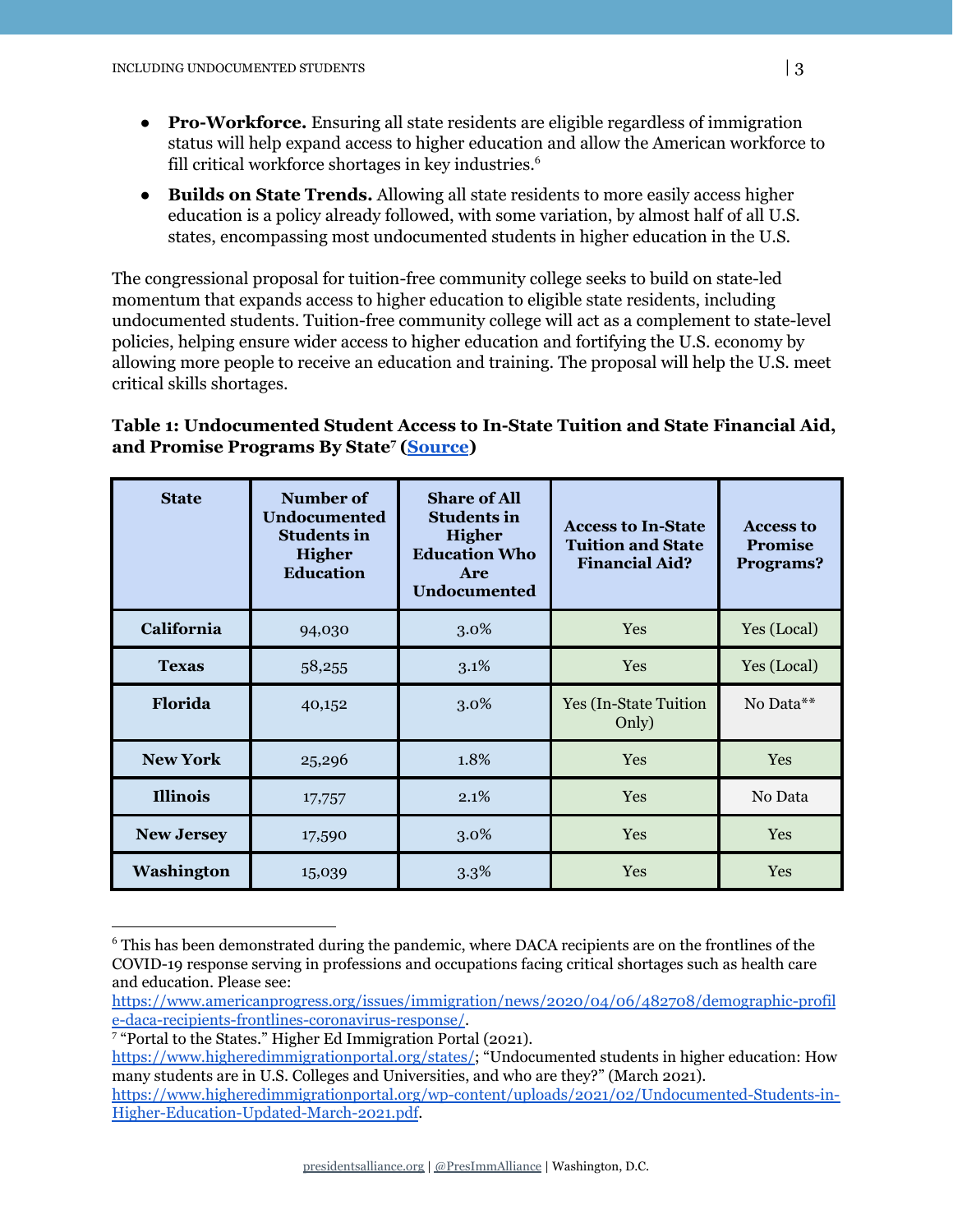| Georgia               | 14,201 | 2.0%   | N <sub>o</sub>                         | No Data |
|-----------------------|--------|--------|----------------------------------------|---------|
| Virginia              | 12,387 | 2.0%   | Yes                                    | No Data |
| <b>Massachusetts</b>  | 11,632 | 2.0%   | <b>Limited to DACA</b>                 | No Data |
| Maryland              | 9,730  | 2.2%   | Yes                                    | Yes     |
| Arizona               | 9,480  | 2.0%   | Limited (150% Rate)                    | No Data |
| <b>North Carolina</b> | 8,741  | 1.2%   | N <sub>o</sub>                         | No Data |
| <b>Nevada</b>         | $\ast$ | 3.7%   | Limited                                | Yes     |
| Connecticut           | $\ast$ | 2.3%   | Yes                                    | No Data |
| Colorado              | $\ast$ | 1.8%   | Yes                                    | No Data |
| <b>Utah</b>           | $\ast$ | 1.8%   | Yes                                    | No Data |
| Oregon                | $\ast$ | 1.3%   | Yes                                    | Yes     |
| Indiana               | $\ast$ | 1.2%   | <b>Limited to DACA</b>                 | No Data |
| Pennsylvania          | $\ast$ | 1.1%   | Limited                                | No Data |
| Michigan              | $\ast$ | 1.0%   | Limited                                | No Data |
| Ohio                  | $\ast$ | 0.9%   | Limited                                | No Data |
| <b>Alabama</b>        | $\ast$ | $\ast$ | N <sub>o</sub>                         | No Data |
| <b>Alaska</b>         | $\ast$ | $\ast$ | No State Policy                        | No Data |
| <b>Arkansas</b>       | $\ast$ | $\ast$ | <b>Limited to DACA</b>                 | No Data |
| <b>Delaware</b>       | $\ast$ | $\ast$ | Limited                                | Yes     |
| Hawaii                | $\ast$ | $\ast$ | Yes                                    | No Data |
| Idaho                 | $\ast$ | $\ast$ | <b>Limited to DACA</b>                 | No Data |
| Iowa                  | $\ast$ | $\ast$ | Limited                                | No Data |
| <b>Kansas</b>         | $\ast$ | $\ast$ | <b>Yes (In-State Tuition)</b><br>Only) | No Data |
| Kentucky              | $\ast$ | $\ast$ | <b>Yes (In-State Tuition</b><br>Only)  | No Data |
| Louisiana             | $\ast$ | $\ast$ | No State Policy                        | No Data |
| <b>Maine</b>          | $\ast$ | $\ast$ | <b>Limited to DACA</b>                 | No Data |